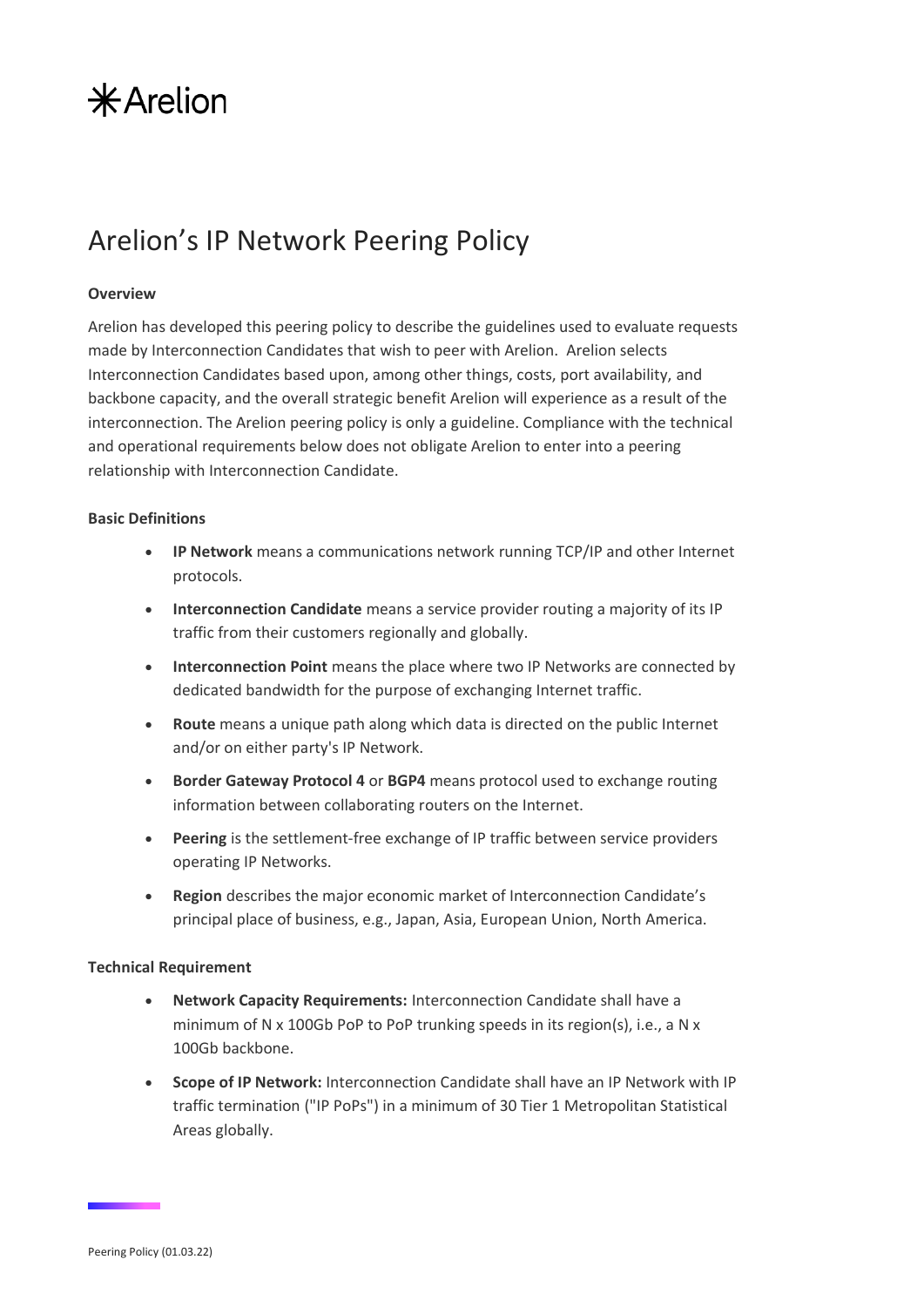### $*$ Arelion

- **Interconnect:** Interconnection Candidate shall have the ability to interconnect with Arelion in 10 of 15 Interconnection Points in North America, 7 of 10 Interconnection Points in Europe, and 2 of 3 Interconnection Points in Asia Pacific, where Arelion has interconnection points of presence. The Interconnection Candidate must have the ability to interconnect directly at 100Gb or greater capacity levels at each point of interconnection. If multiple interconnections between Arelion and Interconnection Candidate are required at any point during a peering relationship, Arelion may require Interconnection Points in different point of presence, and the specific interconnection points must be accepted by Arelion.
- **Traffic Ratios:** The ratio of inbound to outbound traffic shall not exceed 3:1 on an aggregate basis with 100Gbps bi-directional traffic flows. The distribution must be a minimum 75/25 ratio of bi-directional traffic balanced in the case of more than one Interconnection Point. The Interconnection Candidate must provide 24-hour peak and average traffic volume statistics at each Interconnection Point. The quantity and speed of circuits between Arelion and Interconnection Candidate will be determined by overall traffic between the two parties and shall be reviewed periodically.
- **Routes:** Interconnection Candidate must carry full customer routes in interconnect routers, and announce consistent routes using BGP4 at all peering locations. Interconnection Candidate must not establish a route of last resort (i.e., default route) directed toward Arelion. Interconnection Candidate may not advertise third party routes that allow direct traffic exchange (in either direction) between Arelion and customers of Interconnection Candidate. All traffic must be distributed equitably regionally and locally. If multiple ASN's are required, only one ASN per region will be accepted, based on Arelion engineering requirements and prior agreement by Arelion.
- **IP Traffic Reachability:** Interconnection Candidate must connect directly to a minimum of 1000 unique Autonomous Systems.
- **Connect Status:** Interconnection Candidate cannot be a customer of AS1299 in any region or globally.
- **Routing Security:** The peer should follow the principles of the MANRS initiative and must have up-to-date records on PeeringDB.

Upon request of Arelion, Interconnection Candidate shall provide to Arelion an Interconnection Point(s) to its IP Network in its Region and shall provide Arelion with the same access speeds, number of locations, and regionally equivalent Interconnection Points, that Interconnection Candidate provides to other peers globally.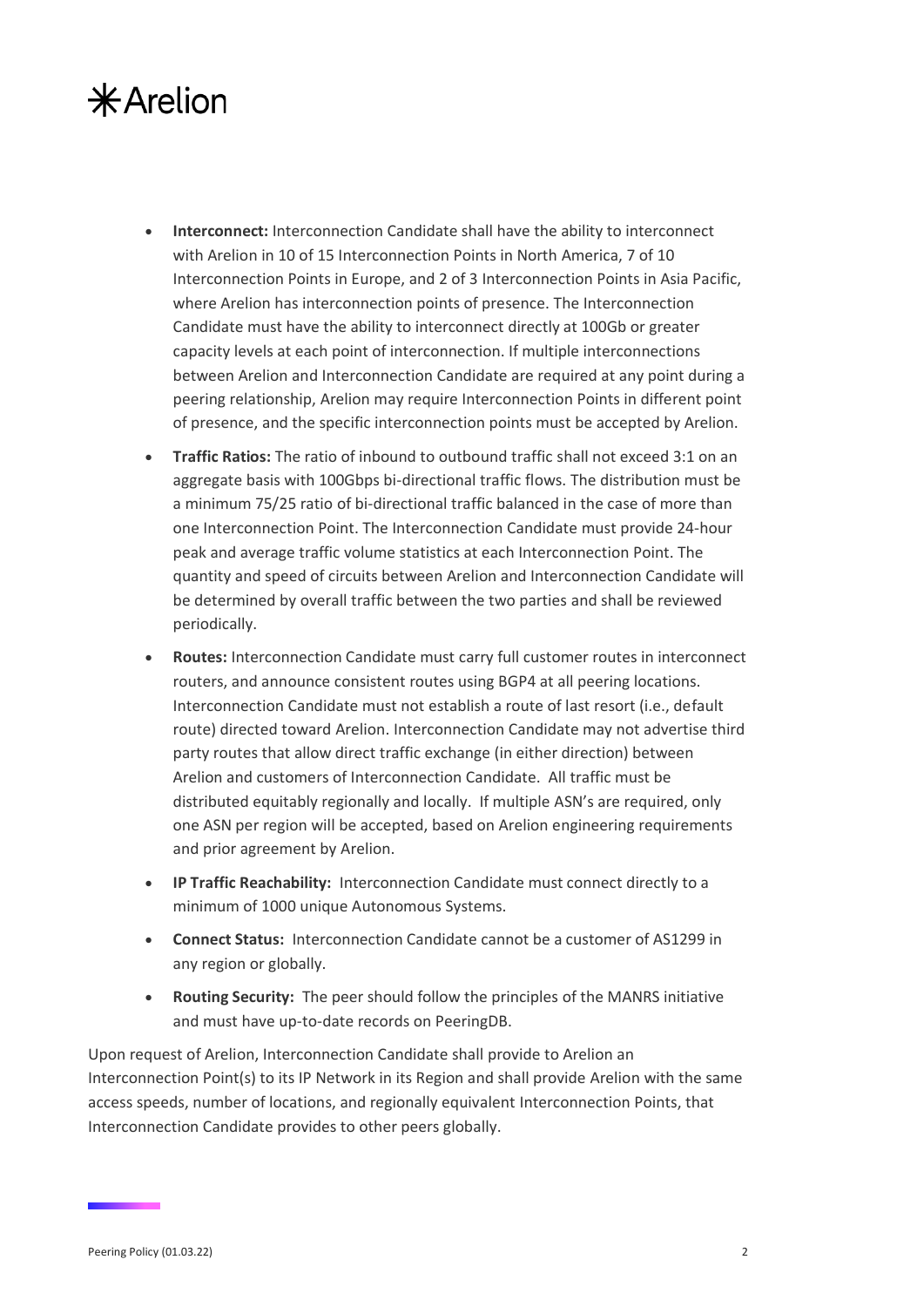## $*$ Arelion

### **Operational Requirements**

- Interconnection Candidate must have a fully staffed, 24x7x365, network operations center ("NOC").
- Interconnection Candidate must provide a minimum of 48 hours' notice to the Arelion NOC for scheduled maintenance.
- Interconnection Candidate must provide trouble reporting and escalation procedures to Arelion. Arelion must have the ability to open tickets with Interconnection Candidate.
- Peer must inform Arelion about significant changes in their network which affects any of the traffic carried by or destined to Arelion as soon as possible.

### **Evaluation**

To assist Arelion in evaluating a peering request, Interconnection Candidate must furnish Arelion with information reasonably requested to assess the candidate's current and future ability to satisfy Arelion's peering requirements, as may be modified from time to time. To measure accurately the traffic between Arelion and Interconnection Candidate, Arelion may require a trial peering connection with Interconnection Candidate. Such a trial may only occur pursuant to a Peering Trial Agreement. Although Arelion only considers private peering initiatives, Arelion may agree to interconnect at a public Internet Exchange (IX) as part of the trial connection. A successful peering trial does not guarantee that Arelion will agree to peer with Interconnection Candidate.

### **General Information**

In addition to the criteria set forth above, Arelion will also consider business factors and the strategic benefit to be derived from the proposed relationship. Arelion's ability to enter a peering agreement will also be subject to the availability of ports, the availability of sufficient capacity on Arelion's backbone network, and the cost of interconnection. The criteria set forth in this policy are not exhaustive and any final peering agreement executed by Arelion and an Interconnection Candidate may be subject to additional terms and conditions.

Peering will only occur if Arelion and Interconnection Candidate reach agreement on the terms of a Peering Agreement.

If Interconnection Candidate operates more than one autonomous system ("AS"), Arelion shall at its discretion determine whether to aggregate the separate systems for purposes of this peering policy.